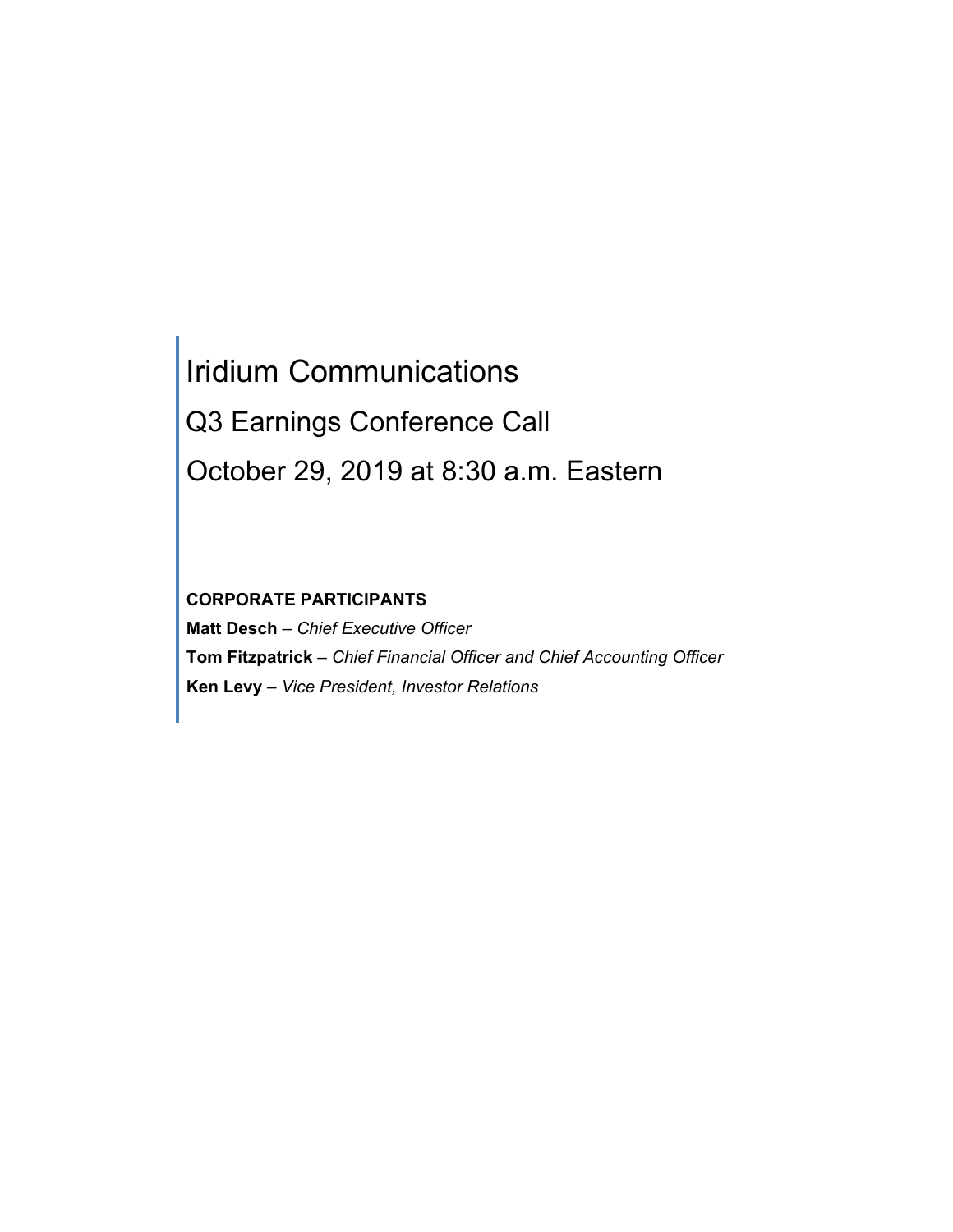# **PRESENTATION**

## **Operator**

Good day, and welcome to the Iridium Communications Third Quarter Earnings Conference Call. All participants will be in listen-only mode. Should you need assistance, please signal a conference specialist by pressing the star key followed by zero. After today's presentation, there will be an opportunity to ask questions. To ask a question, you may press star, then one on your touchtone phone. To withdraw your question, please press star, then two. Please note this event is being recorded.

I would like to turn the conference over to Ken Levy, VP of Investor Relations. Please go ahead.

## **Ken Levy**

Thank you. Good morning, and welcome to Iridium's Third Quarter 2019 Earnings Call. Joining me on today's call are our CEO, Matt Desch; and our CFO, Tom Fitzpatrick.

Today's call will begin with a discussion of our third quarter results followed by Q&A. I trust you've had an opportunity to review this morning's earnings release, which is available on the Investor Relations' section of Iridium's website.

Before I turn things over to Matt, I'd like to caution all participants that our call may contain forwardlooking statements within the meaning of the Private Securities Litigation Reform Act of 1995. Forwardlooking statements are statements that are not historical fact and include statements about our future expectations, plans, and prospects. Such forward-looking statements are based upon our current beliefs and expectations and are subject to risks, which could cause actual results to differ from forward-looking statements. Such risks are more fully discussed in our filings with the Securities and Exchange Commission. Our remarks today should be considered in light of such risks. Any forwardlooking statements represent our views only as of today and, while we may elect to update forwardlooking statements at some point in the future, we specifically disclaim any obligation to do so even if our views or expectations change.

During the call, we'll also be referring to certain non-GAAP financial measures. These non-GAAP financial measures are not prepared in accordance with Generally Accepted Accounting Principles. Please refer to today's earnings release in the Investor Relations' section of our website for a reconciliation of these non-GAAP financial measures to the most directly comparable GAAP measures.

With that, let me turn things over to Matt.

#### **Matt Desch**

Thanks, Ken, and good morning, everyone. So as many of you know, Iridium priced a \$1.45 billion term loan and an additional revolver earlier this month. I'd like to talk for a minute about this transaction before discussing our third quarter activities and financial performance. This refinancing, which we expect to close next week, is a major milestone for us. It will replace and payoff our long-standing \$1.8 billion French export bank facility that was instrumental in the construction and launch of our new constellation.

The BPI facility, as it's now called, was put in place in 2010 and provided Iridium cost effective financing for Iridium NEXT when debt funding for companies like ours was difficult to come by. While the facility was perfect for Iridium at that time, the completion of our new network allows us to take another step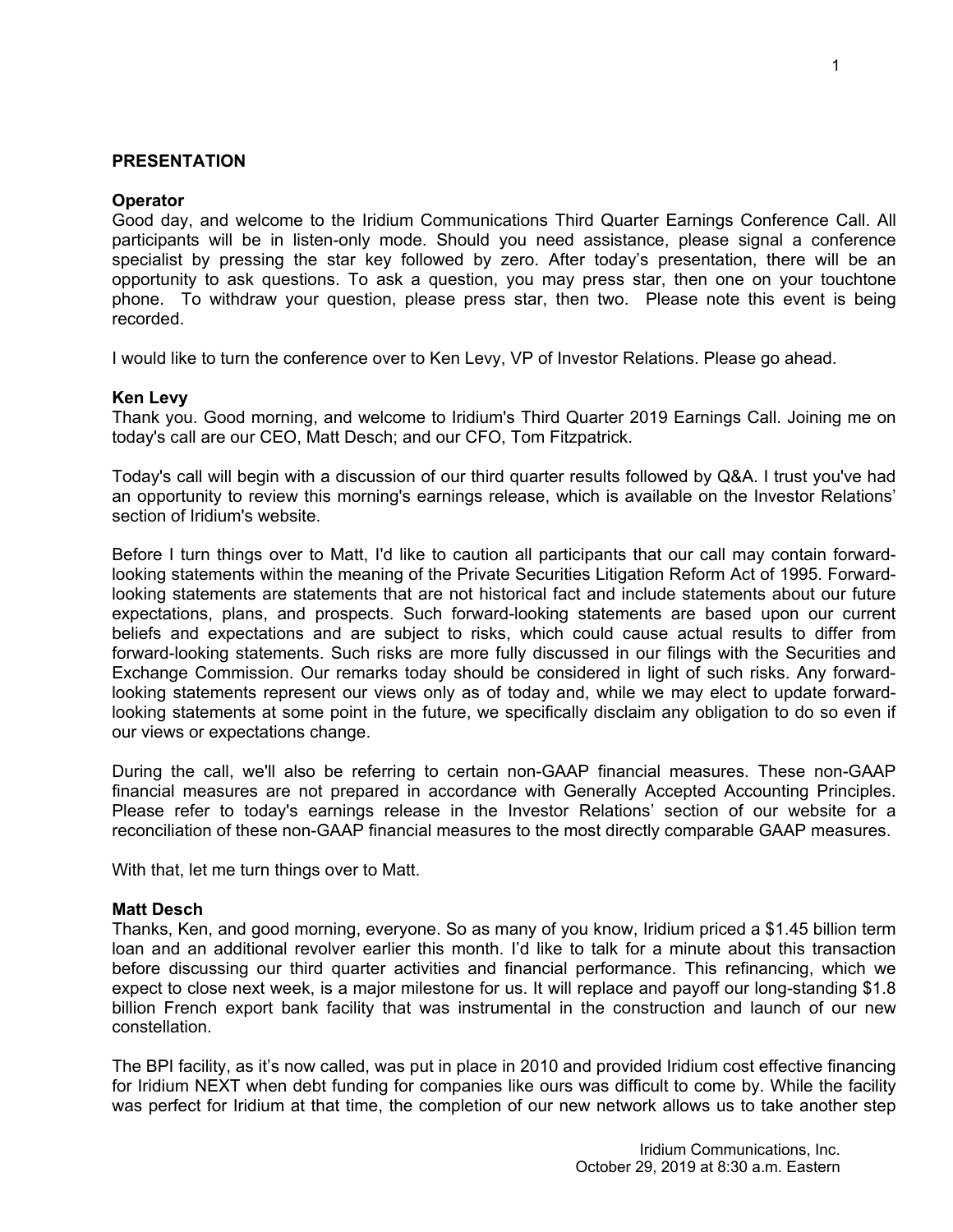forward to a structure that is a better fit for our company today.

The new deal we just priced will completely retire the French facility and in doing so, improves our capital structure, provides us flexibility to leverage our growing free cash flow for investors, and kicks off a new era for our company. I can't overstate the relevance and symbolism of this transaction to Iridium. This is really a key milestone and we feel a tremendous amount of optimism as we begin this new chapter of growth for the company and its shareholders, and many of you on the call today have been vital to seeing it through to this day.

As for the third quarter results we reported this morning, they reflected another strong quarter and a healthy business that continues to grow. As such, we're on track to exceed our original service revenue guidance for the full year and today, we're tightening our operational EBITDA guidance to better reflect the momentum supporting the outlook.

The third quarter is always a busy one for us. This year, we hosted our annual Partner Conference in September, during which we brought together the many developers, manufacturers, and resellers who create Iridium solutions. It's an opportunity for our growing ecosystem of more than 450 partners to network with each other and exchange ideas. We provide them our vision of the future and they help shape our growth and ensure that our one-of-a-kind network remains the network of choice for their customers and applications.

There were many important announcements at this year's conference and a lot of excitement around Iridium Certus, which launched earlier this year. To date, we have nearly 800 active Certus users and overall sales of these terminals by our manufacturing partners to our licensed distributors have been several multiples of this figure. So, we have a very good pipeline of product in the channel today, which bodes well for future activations and demonstrates the channels' expectations for demand.

Despite this data, as you know in the third quarter, we trimmed expectations for the sales ramp of Iridium Certus through year-end 2021, as we saw sales and deployment cycles that were a little longer than we originally anticipated. For example, it took almost 6 months from the service launch for the last of our 20 maritime resellers to complete their technical requirements to sell Iridium Certus and fully integrate us into their proprietary service offering.

I can report that the rate of installations has been steadily increasing since our revenue update in mid-September. Overall, I think we've set expectations appropriately at this time for that part of our outlook going forward.

Our newest offering, Iridium Certus 700, is under test now and will be available to partners by year-end. It's being delivered as a firmware upgrade and will be straightforward for partners to update existing terminals and customers.

Last week, Intellian became the latest partner to develop a new maritime terminal based on the Iridium Certus platform. Intellian has a great brand in the industry and will be very attractive to many fleets. With a speed upgrade, continued strength in terminal demand, and positive end-user feedback, we are confident that Iridium Certus will deliver on its promise as the industry's best L-Band service.

Now at our Partners Conference, we also had a lot of discussions about the coming use of Iridium Certus for aviation. Today, you probably know Iridium has a strong presence in aviation with about 40,000 installed subscribers, from commercial aircraft and business jets to rotorcraft and general aviation. As a group, these subscribers pull up Iridium's average voice and data ARPU.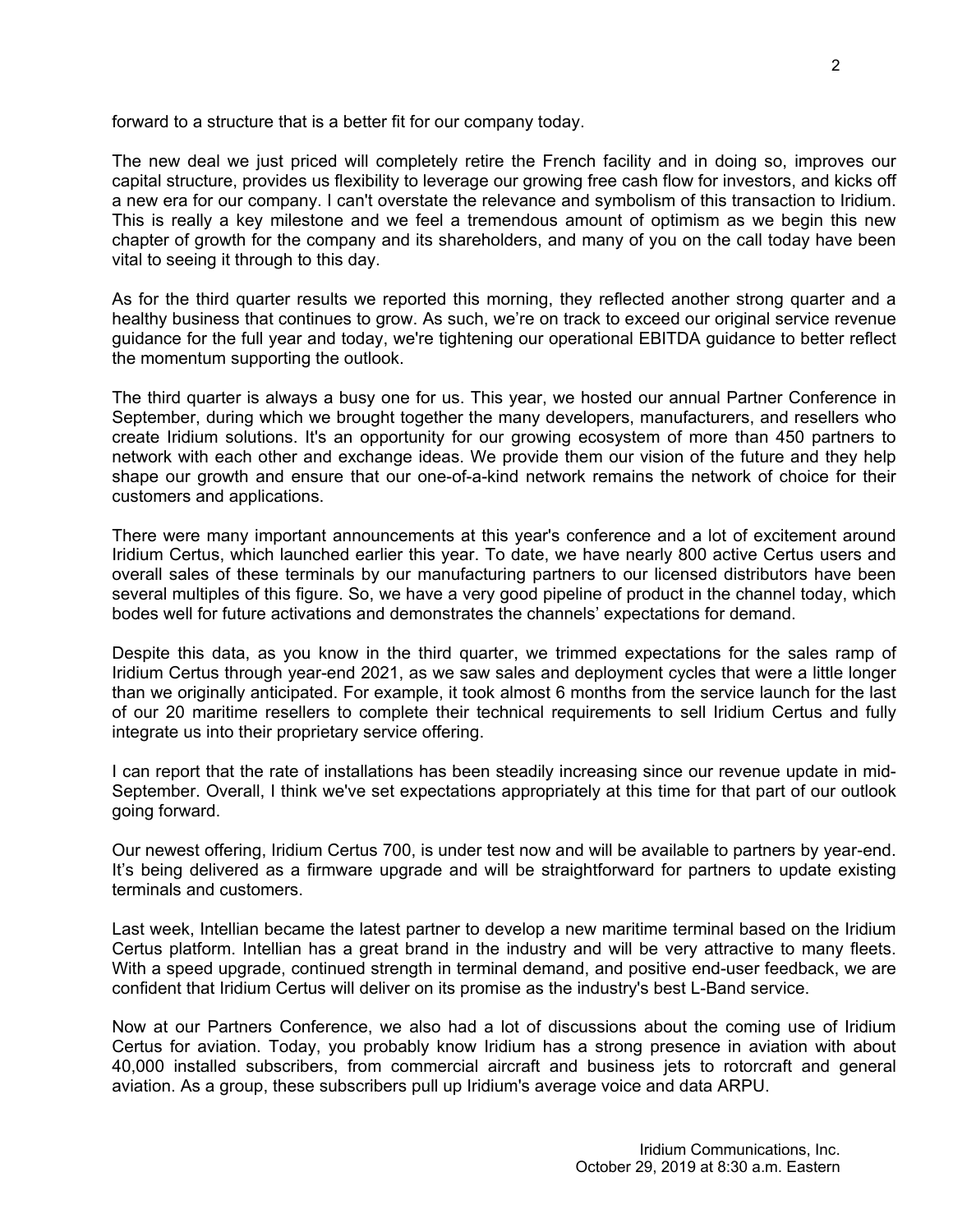Once aviation terminals are ready, we expect Iridium Certus to turbocharge our existing suite of aircraft safety services as well as deliver Internet capabilities, such as electronic flight bag services, graphic weather, black box, streaming, email and more. We're also seeing a lot of interest in the UAV area and have been adding some new partners addressing the opportunities that are coming for beyond-line-ofsight control of drones.

We have a number of avionics partners developing solutions to meet all of these aircraft platform requirements. Testing of Iridium Certus aviation terminals is currently underway and we expect the first ones should be ready by mid-2020 with certified cockpit safety products to follow later in the year.

We also used our Partner Conference as a launching pad for new services, like the one that we're calling Iridium Certus midband, which will be available next year. Midband represents a new category of Certus devices that are optimized for size, power, weight, antenna size, and cost. They will operate much faster than our current narrowband transceivers that our embedded in our phones, personal communication devices, and IoT modems. There's a lot of excitement in our partner channels for the first device in this category, the new Iridium 9770 transceiver, and we expect to see applications for that starting later in 2020 and ramping into 2021.

Today, we have over 767,000 commercial IoT users, and we've seen compound annual subscriber growth greater than 20% since going public in 2009. All this growth was generated by our legacy service offering, which is very capable despite having a very slow data rate. New midband devices that are up to 35 times faster, will move Iridium from just delivering data points like location and asset status to more diverse, feature-rich information like pictures, graphic messaging, and email.

Iridium's partners were also excited to hear about our plan to deliver some new IoT devices in the coming months that expand on Iridium Edge, which we introduced in 2017. Iridium Edge line of finished IoT terminals aim to simplify our partners' work of putting their customers on the Iridium network and speed time-to-revenue for Iridium and its partners.

In 2020, we will roll out two new IoT products to our partners: the Iridium Edge Pro, which incorporates a processor and a suite of development tools to give partners a complete solution to develop their applications directly on the device; and the Iridium Edge Solar device, which is a very low cost solar powered tracker, which we think will be the best device in that category for tracking non-powered assets like shipping containers and the like. These and other new capabilities we're introducing, like Iridium CloudConnect powered by Amazon Web Services that's going live this quarter, are generating a lot of excitement for our IoT partners and validate why we're the best network for them to develop their satellite IoT services.

One other announcement that coincided with our Partner Conference was the Memorandum of Understanding we entered into with OneWeb. The MoU envisions integrating Iridium into a possible combined service offering available to their future customers. While OneWeb isn't planning to offer global services for another two years or so, they felt a combined offering could leverage the strengths of both companies' LEO networks and that our L-Band complements their Ku-band service very well.

This is likely not the only announcement we'll make with new mega constellation owners. I think this announcement also serves as a clear message to investors that our L-Band and the new Ku or K-band LEO networks are not direct competitors. It's helpful to have these reminders for investors, especially with a high frequency of satellite launches planned by mega operators for next year.

As you know, the U.S. government renewed our Enhanced Mobile Satellite Services contract (EMSS) in mid-September. We're really happy with the contract. It gives both parties good visibility into the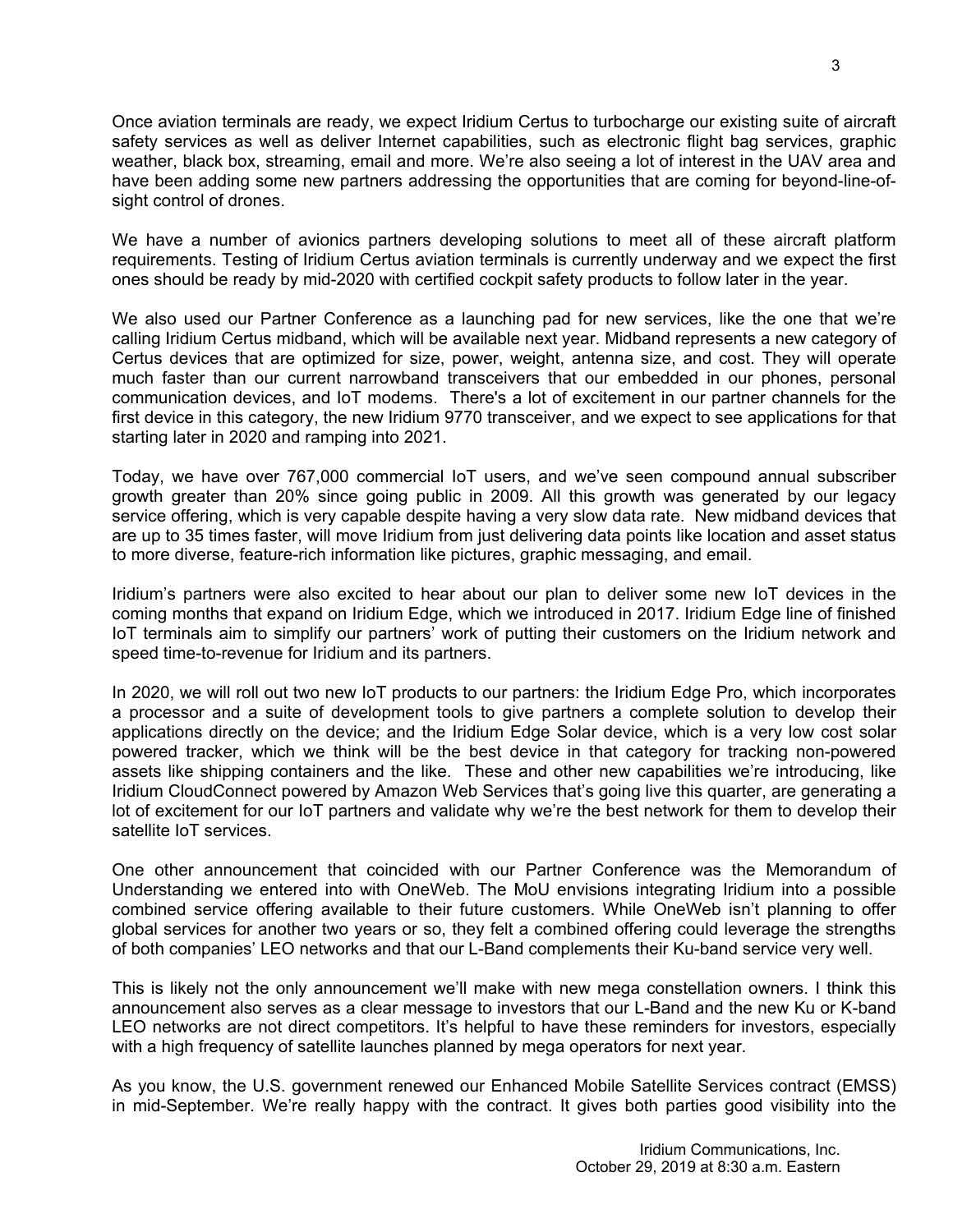future and is the foundation for our mutual relationship going forward. A fixed price seven-year deal is unprecedented in the satellite industry, or frankly most other industries, and demonstrates the value the U.S. government sees in our unique network.

We expect the DoD to be a strong customer for Iridium Certus services on top of this contract and expect they will eventually procure a lot of Iridium Certus broadband service through our partner COMSAT and new Certus midband service and equipment through other partners in the government space.

In addition to the EMSS airtime contract, the U.S. government awarded two other notable contracts to Iridium this year. The most recent was a Gateway Evolution Contract, which provides for technical refresh and lifecycle upgrades to the government's existing ground Gateway equipment to ensure continued compatibility with Iridium's commercial architecture. This is a five-year ID/IQ contract focused on infrastructure upgrades, which can generate up to \$76 million in revenue for Iridium. It will be used to help the government launch services like Iridium Certus through their dedicated Iridium Gateway.

The other contract we announced in April was for Gateway Maintenance and Support Services. It's a four-and-a-half-year contract worth \$54 million and is being used to procure Iridium software and engineering services in support of the DoD. Revenues from this contract and the Gateway Evolution Contract flow through Iridium's engineering and services line. And while lower margin than the EMSS airtime contract, these contracts are very important in optimizing the DoD's use of Iridium services.

Overall, our relationship with the federal government is fundamental to our story. The U.S. government has been a source of tremendous collaboration and often enables commercial solutions as well. We're happy to have formalized these important new contracts with the DoD, especially in a year that is tracking to be their biggest year of subscriber growth in our history.

Finally, I want to touch on Aireon, which is live and delivering on the benefits they've promised. Revenue is flowing and the company will have positive free cash flow next year. This is an amazing feat given that the company was a little more than an idea just a few years ago.

Since our last call, they've signed two more customers: AAI of India and COCESNA, the organization managing air traffic for six Central American states. We expect to see more customers sign up shortly and also look forward to the FAA starting to the use Aireon service in the Caribbean early next year.

We continue to believe that our equity and stake in Aireon will yield significant cash flow for Iridium in the coming years and are very proud of the progress the team is making. So, overall, another great quarter and with some pretty big milestones achieved as well.

To provide some more detail, I'll now turn it over to Tom who, by the way, deserves a lot of credit for his leadership on the execution of our recent financing and for his leadership on our overall financial plan. Tom?

# **Tom Fitzpatrick**

Thanks, Matt, and good morning, everyone. As you saw from our press release this morning, we enjoyed strong results in the latest quarter with double-digit growth in service revenue and operational EBITDA. I'd like to kick off my remarks by reviewing some of our key financial metrics for the quarter and highlight some trends that underlie our revised 2019 guidance. I'll also provide an update on our refinancing activities and review our capital plans and liquidity position.

In the third quarter, Iridium generated total revenue of \$144.8 million. This was a 6% increase to the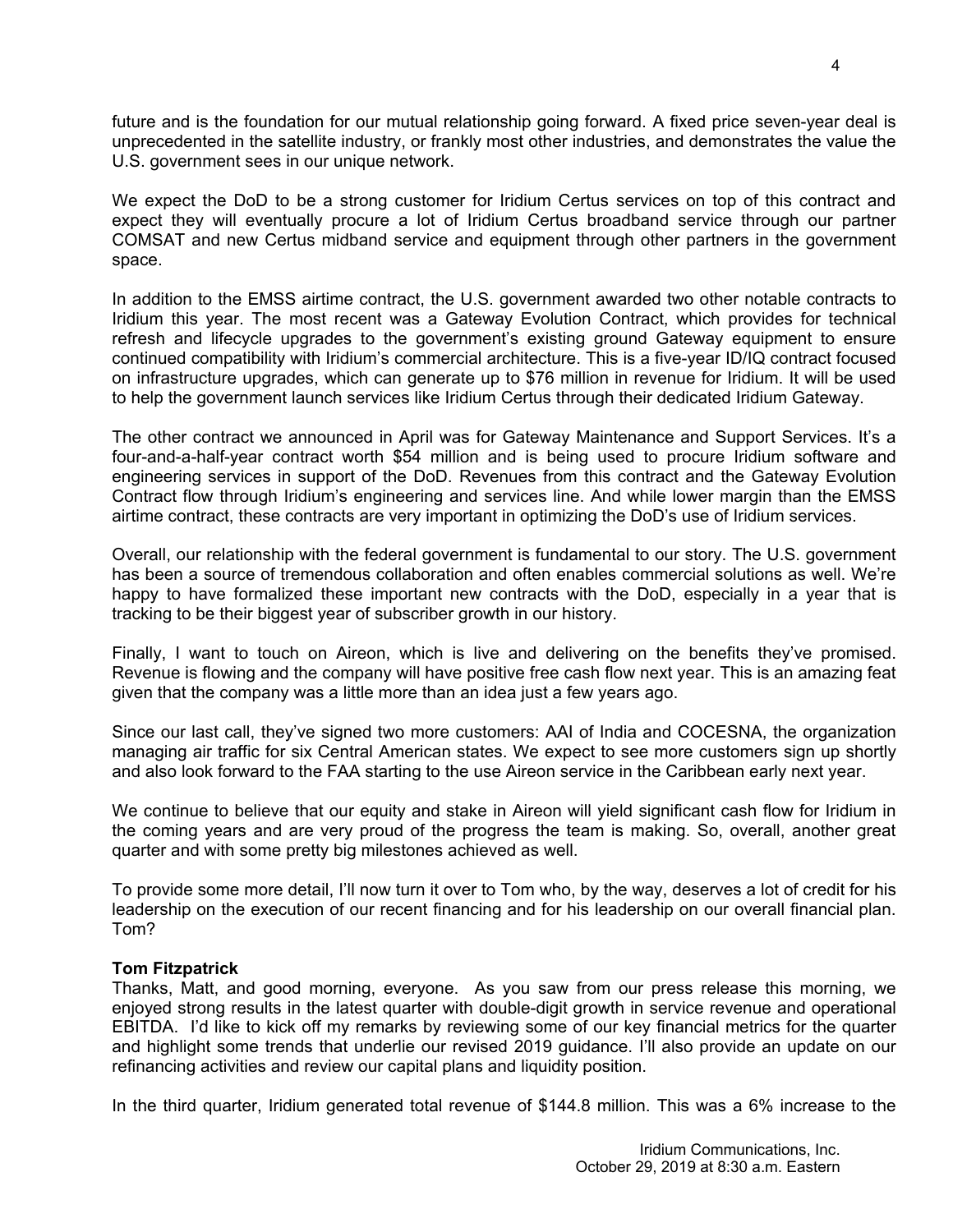prior year's quarter and largely driven by growth in both commercial and government service revenue, somewhat offset by lower equipment revenue. Operational EBITDA was \$88.5 million, which was up 11% from last year's comparable quarter.

On the commercial side of our business, we reported service revenue of \$90.2 million in the third quarter, which was 8% higher than a year ago. The increase reflected continued strength in IoT, as well as growth in revenue from hosted payload and other data services.

During the quarter, voice and data revenue rose 3%. This increase was driven by a rising subscriber count and an increase in ARPU to \$48 that primarily benefited from new Iridium Certus activations.

Commercial IoT revenue grew 12% during the quarter to \$25.3 million, on 25% growth in billable subscribers, continuing at trend. Demand for consumer-oriented devices, like Garmin's growing suite of personal location and messaging devices, continue to provide us with momentum. In addition to introducing a new satellite navigation device this summer, Garmin has expanded its Iridium offerings to consumer products hardened for the maritime environment.

The IoT subscribers that Garmin and other consumer-oriented companies bring to our network are particularly attractive in terms of revenue generation relative to network resources used. We expect to add about 100,000 new personal communications subscribers this year to last year's base of about 225,000 users.

During the third quarter, we added 50,000 net new IoT commercial subscribers. Commercial IoT data subscribers now represent 67% of billable commercial subscribers, up from 63% in the year ago period.

Turning to our government service business, we reported revenue of \$25.6 million in the third quarter, which reflected the renewal of our EMSS contract as well as revenue from short-term extensions during the quarter. As Matt noted, the U.S. government signed a 7-year \$738.5 million contract, which will pay Iridium \$100 million in the initial year of the contract and step up to \$110.5 million in the  $7<sup>th</sup>$  year in 2026. The EMSS contract reflects the strong collaborative relationship that Iridium has built with the U.S. DoD, which will serve as an important source of recurring revenue well into the next decade while also leaving additional room for growth from Iridium Certus, which will be procured separately.

In the third quarter, government subscribers grew 16% year-over-year to reach a record 131,000 users. Revenue from equipment sales was \$21.4 million in the third quarter and continues to reflect our outlook for moderation from a record pace last year. Equipment margin was 40% in the latest quarter. Engineering and support revenue was \$7.6 million in the most recent quarter and continues to reflect increased activity with the U.S. government.

In general, the third quarter came in much as we had expected and continued to reflect growth in the recurring service revenue. Service revenue accounted for 80% of total revenue in the third quarter, up about 300 basis points from last year. We now expect that total service revenue will be between \$445 [million] and \$450 million for the full year versus our prior guidance of approximately \$440 million. We're also using today's call to update our outlook for operational EBITDA, tightening our guidance to approximately \$330 million for the full year.

We continue to anticipate a step up in data service revenue corresponding with a customer contract milestone that Aireon is on track to reach. We expect Aireon data revenues will rise from about \$1.1 million a month currently to approximately \$1.9 million a month when this milestone is satisfied later in the fourth quarter.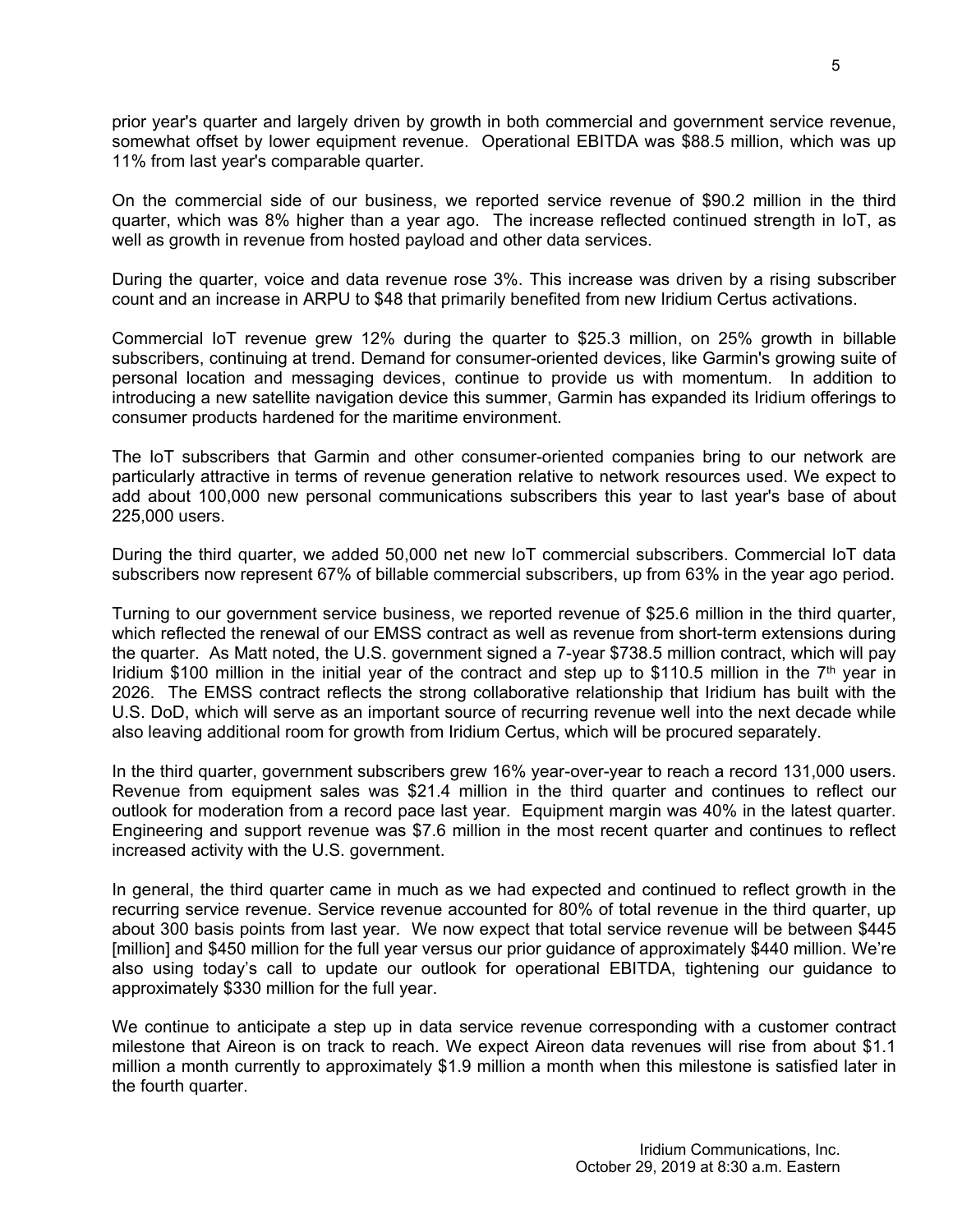As you consider our implied guidance for service revenue in the fourth quarter, it is important to remember that we recorded an out-of-period true up relative to Satelles in last year's fourth quarter of \$4 million. The midpoint of our full year guidance for service revenue was \$447.5 million. This is a 10% growth year-over-year. Pro forma for the Satelles adjustment, our fourth quarter growth rate would be in line with the full year growth rate of 10%. Also, depreciation and amortization expense should continue at a quarterly rate of about \$75 million, reflecting the completion of the Iridium NEXT program.

With the upgrade of our global constellation now behind us, Iridium enters a new phase in the corporate lifecycle. We have a strong capital position and are at the beginning of a prolonged period of free cash flow generation.

As of September  $30<sup>th</sup>$  of this year, we had a cash and cash equivalents balance of \$171.6 million. During the quarter, we incurred \$10.2 million of capital expenditures, which reflected maintenance CapEx now that spending for the Iridium NEXT mission has concluded. Moving forward, we anticipate maintenance CapEx to average approximately \$35 million a year for the next 10 years.

As Matt indicated, we are delighted with the terms of our new \$1.45 billion term loan. The term loan will improve Iridium's covenant flexibility and amortization profile and aligns better with our intention to undertake shareholder-friendly actions.

We've been talking about refinancing for some time, but were waiting to get the new DoD contract under our belt before doing so. Since April when the previous five-year EMSS contract expired, LIBOR has fallen about 60 basis points to around 1.9%. So that move has been favorable.

At the same time, however, the market for leverage loans has softened with spreads widening by close to 50 basis points for single B credits like ours. In fact, there have been a couple of single B credits that were pulled recently due to insufficient demand.

Against this backdrop, we moved quickly after signing our new EMSS contract in September to prepare for marketing our new term loan. Our expectations were colored by the fact that there was another well-known satellite company marketing a term loan in the weeks immediately prior to our planned launch. That term loan was down-sized and the pricing increased in order to close the deal. This presented a challenge for us, since the company was in the same industry as Iridium and also had a higher credit rating.

Despite their higher credit rating, we and our bankers believe that Iridium's growth and significant free cash flow represented a superior credit and our results bear this out. Our offering was oversubscribed by over 3 times with orders of about \$5 billion on our \$1.45 billion term loan. As a result, pricing was achieved at LIBOR +375 with OID of 99.5 – very favorable terms particularly in comparison with the other recent satellite deals.

We're very proud of this outcome, particularly since we are a first-time issuer in this market. We provide this color on our debt offering because we think equity owners should know that another class of investors has given us such a ringing endorsement.

Our pending debt transaction greatly simplifies Iridium's capital structure and is better suited for our ongoing corporate priorities, especially as we enter a new era of free cash flow generation. We expect this deal to close on November  $4<sup>th</sup>$  and provide Iridium with significant flexibility in deploying the excess cash generated from our business.

As you reflect on our capital plans, I want to also provide some perspective on our financial priorities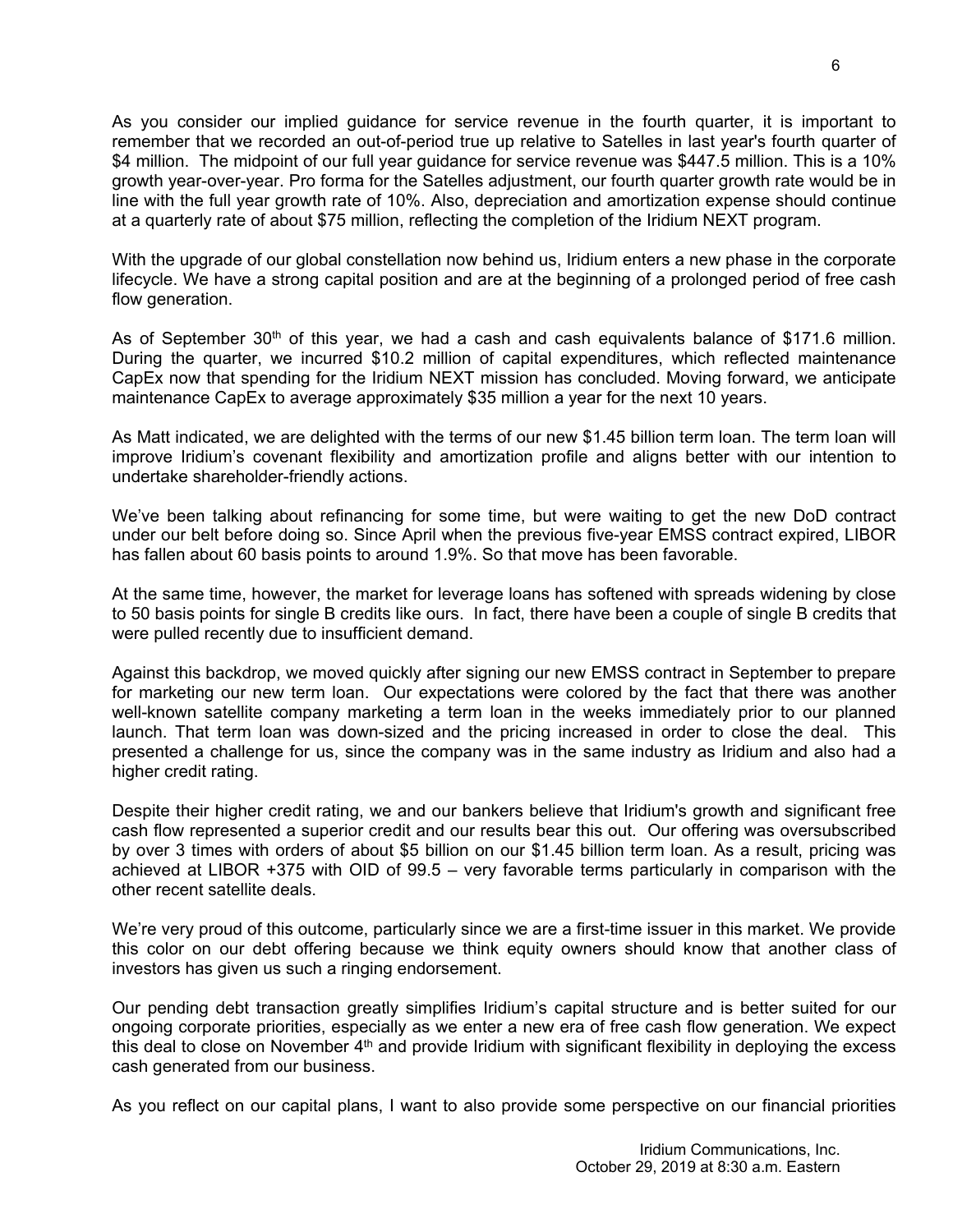and review certain metrics we believe investors should consider in evaluating the appropriate trading multiple for our equity. As we've said repeatedly, we intend to delever our balance sheet and are targeting a level of net leverage between 2.5x and 3.5x of OEBITDA. As evidenced by our September 30<sup>th</sup> balance sheet, that process has already begun. We closed the quarter with net leverage of 4.8x of OEBITDA, down more than three quarters of a turn from our peak of 5.6x last year. We have indicated that cost associated with our refinancing would impact our prior guide for year-end 2019 leverage by approximately a quarter turn. So accordingly, we have updated our 2019 year-end net leverage to 4.8x versus our prior guide of 4.5x.

I want to also underscore the relevance and durability of the most recent quarterly figures we published this morning and reflecting on ongoing capital spending. For the first time, investors can see within our financial statements the level of capital expenditures that we expect will characterize our 10-year CapEx holiday. If you look at the Form 10-Q we filed this morning, the statement of cash flow shows capital expenditures for the 9-months ended September 30<sup>th</sup> of \$102.8 million. This compares to capital expenditures of \$92.6 million from the same statement for the 6-months ended June  $30<sup>th</sup>$ . The difference between these two statements was approximately \$10 million.

Backing out the quarterly change related to GAAP capitalized interest of approximately \$2 million, you're left with a cash CapEx amount of \$8 million. This figure is squarely in line with our guidance for CapEx to average \$35 million per year over the next 10 years. Investors can use this input to characterize Iridium's cash flow and cash flow yield. Using the \$35 million figure in our normalized calculation of 2019 levered free cash flow yields \$167 million, which is better than a 50% conversion rate on our OEBITDA guide. Normalized levered free cash flow per share for 2019 would be a \$1.22, representing a yield of 5%.

Investors should also note that today's updated guidance for 2019 OEBITDA represents more than 9% growth from 2018. So, when combined with the levered free cash flow yield, it is apparent that Iridium represents a rare combination of growth and levered free cash flow generation. We believe that using these measures, Iridium's characteristics resemble companies in the tower sector, which trade in the range of a 24x multiple. This is an important investment consideration in our view.

Iridium remains well positioned to generate meaningful free cash flow in the coming years and deliver on the financial transformation that our team outlined more than five years ago. As I reflect on our accomplishments this year and the current trajectory of Iridium's business, its subscriber growth and revenue pipeline, I'm very proud of our team's execution and the metamorphosis of the company that has resulted in significant benefits for our shareholders.

With that, I'll turn things back to the operator for the Q&A.

# **Question-and-Answer Session**

# **Operator**

We will now begin the question-and-answer session. To ask a question, you may press star, then one on your touchtone phone. If at any time your question has been addressed and you would like to withdraw your question, please press star, then two.

The first question comes from Ric Prentiss with Raymond James. Please go ahead.

# **Ric Prentiss**

Thanks. Good morning, guys.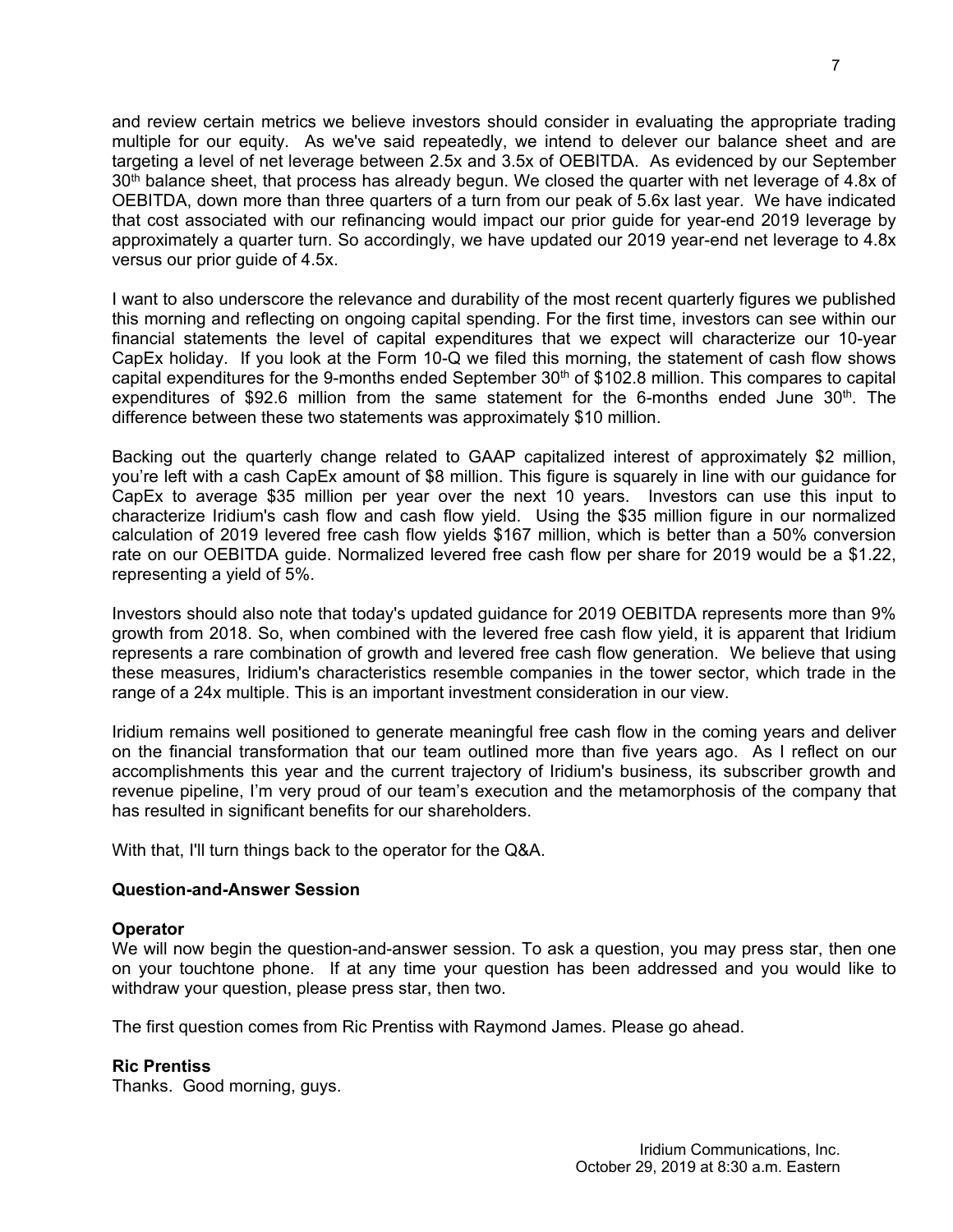# **Matt Desch**

Good morning, Ric.

## **Ric Prentiss**

A couple of questions if I could. First, Matt, I appreciate all those details on the development of the new products and the Certus line and family. Definitionally, I assume like a Certus midband product in the IoT that might go on it as well. Is that all included in the now \$50 million incremental by '21 exit rate revenue target? I get a little confused on Certus broadband versus Certus normal. Just trying to think through how are you going to be reporting it?

#### **Matt Desch**

Yes. We have focused that guide really on the broadband, say the Certus 350 and 700-type range products only. So midband would be more incremental and would go into two categories. That would go into the voice and data category and it would go into the IoT category. So those are products that will help those two revenue lines.

## **Ric Prentiss**

Okay. I think you mentioned in Certus midband maybe some apps in '20 and then ramping in '21.

## **Matt Desch**

Yes, we have a bunch of our partners who are actually trialing or testing and starting to integrate the first modem into their products right now and we expect their products to hit the markets sometime in 2020. But really, I think this is going to be more— really a bigger part of the ramp into 2021. It just takes time to put those new products to a number of other solutions.

#### **Ric Prentiss**

Sure, makes sense. And then, Tom, obviously a call out on the leadership on the refinancing and financing plan, a long journey and now you're there. As you think about that equity-friendly component, you've laid out a leverage target 2.5 to 3.5, but how should we think about how soon you might make board-level decisions on stock buybacks or dividends and when we might see it come into the marketplace?

#### **Tom Fitzpatrick**

So, we think about 2020 as a delevering year, and then immediately thereafter sort of as we exit 2020, those initiatives become top of mind.

## **Ric Prentiss**

Okay. And I noticed in the quarter, R&D dropped down to I think about \$3 million. Is that kind of the new run rate? You have these new products that Matt was talking about, but obviously the constellations are up there? So how should we think about R&D on a go-forward basis versus what we saw this quarter?

#### **Tom Fitzpatrick**

I'd say 3 to 4 [million], Ric.

#### **Ric Prentiss**

All right. And then the last one from me in a busy earnings day is you called out the \$2 million of capitalized interest in the quarter, so it was really \$8 million of cash CapEx. How should we expect capitalized interest to go forward now that the constellation is up there? Is capitalized interest really going to go away, will be expense interest or all we'll really see is the \$35 million kind of traditional CapEx or will there still be some capitalized interest?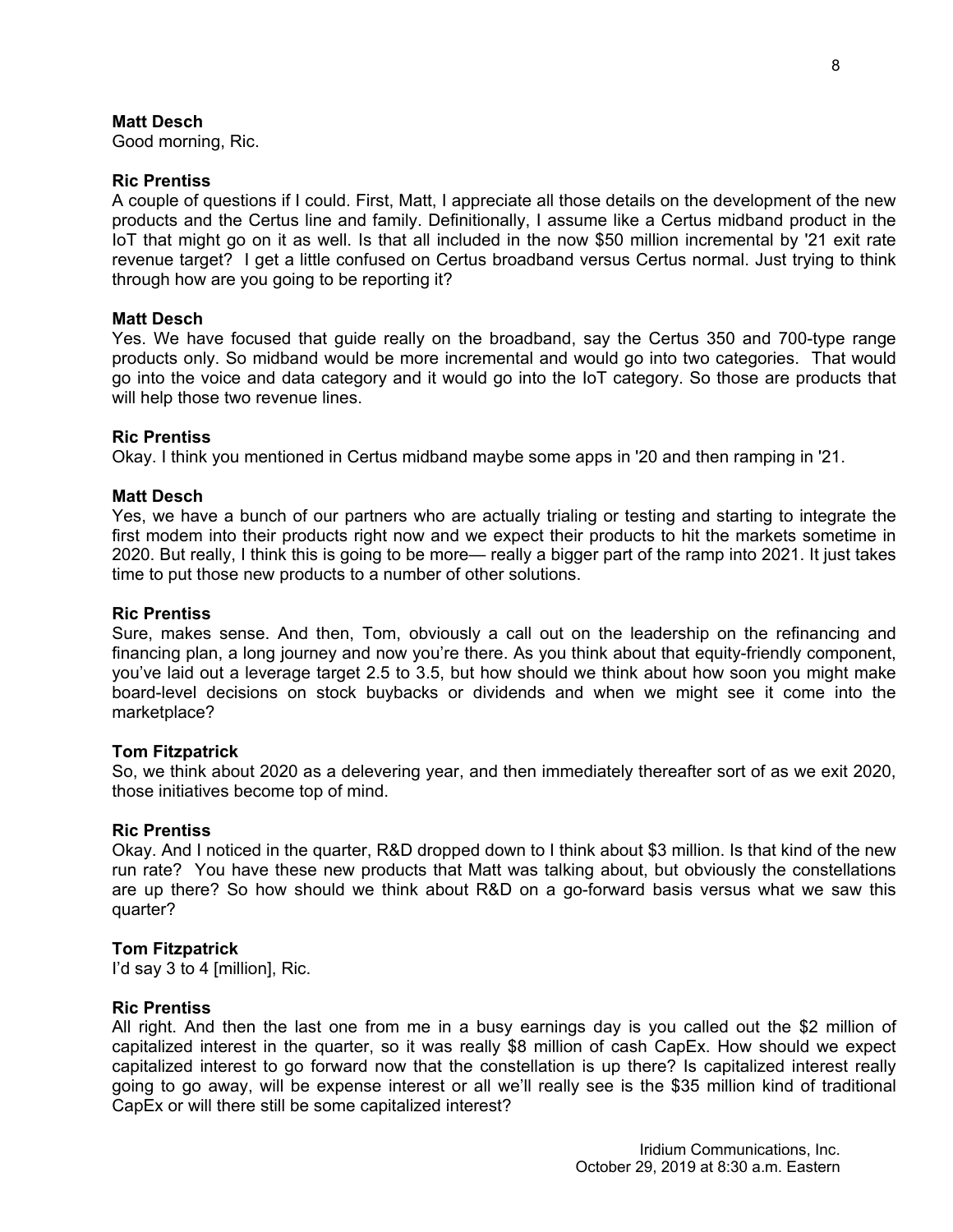# **Tom Fitzpatrick**

There will be a little bit, I'd call it \$3 million or less for the year.

## **Ric Prentiss**

And would that be included in the \$35 million or will that be added—

## **Tom Fitzpatrick**

No, because that's what we quote interest expense. That is not cash CapEx. That's GAAP accounting— we quote cash CapEx as what we spend on CapEx and we quote interest expense as cash interest expense, just GAAP mixes them together in the public filings. So that's why we call it to your attention.

## **Ric Prentiss**

Got you. I appreciate the extra information. Thanks, guys.

# **Matt Desch**

Thanks, Ric.

## **Operator**

The next question is from Greg Burns with Sidoti & Co. Please go ahead.

## **Greg Burns**

Good morning. Regarding Certus and the revision in the near-term growth outlook, have you seen any competitive response from Inmarsat and if so, has that had any impact on your near-term view of growth for Certus? Thank you.

#### **Matt Desch**

Greg, not really. I don't think that there has been anything that they've done that's really been significant or impacting to that. The change in the outlook at the end of 2021 was really only based on the slowness out of the ramp of some of our partners being able to sell the product. That's starting to ramp now as we expect. We'll see the new products come onboard in aviation and there's a bunch of other new products that were announced by some of our terminal manufacturers for 2020 and 2021. So we feel pretty good about the guide as we have it right now and don't really expect a competitive sort of answer to that in any kind of significant way. I think Certus is better in just about every capacity and the competitive dynamic really with our partners wanting to sell it hasn't changed at all. So we feel really good about where Certus is.

#### **Greg Burns**

Great. And then in terms of Aireon, you highlighted two of the new contracts. Can you share with us how much airspace they're currently contracted to cover right now and also remind us is that milestone payment for— the hosting milestone payment, where we're at with those and what the expectation is for that cash coming in? Thanks.

## **Matt Desch**

I'm not exactly sure about the percentage of the world. There's like 14 ANSPs right now that are contracted and having seen their pipeline, they got a bunch of them that are in the queue and looking to close here in the coming quarter or two. And I think they'll be brought on as well. It's a pretty big part of the world already, but there's still a lot of opportunity ahead for them.

As I said, I'm quite excited because the revenue is flowing. It's a pretty significant revenue amount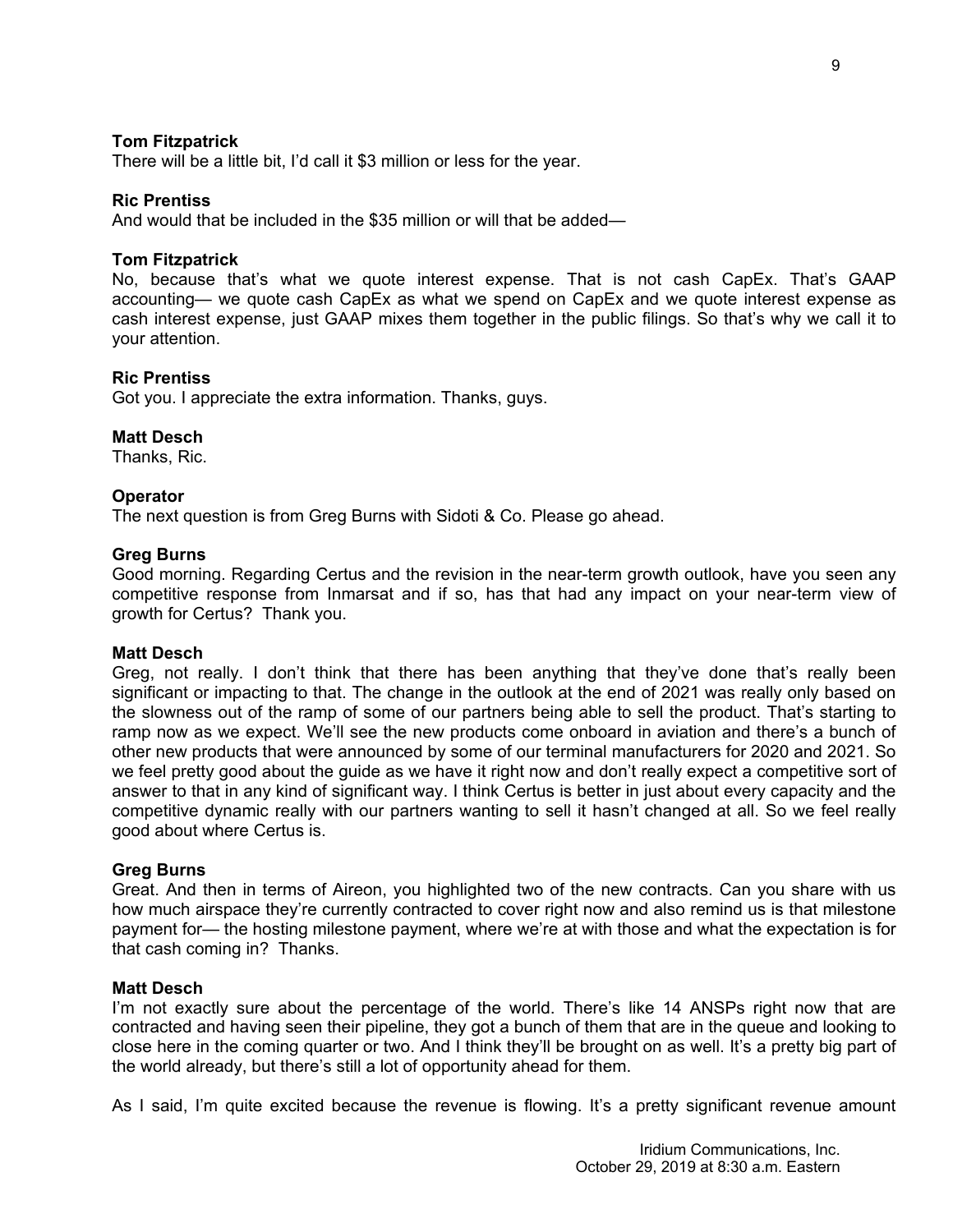that's already getting into cash flow positive next year. By the way, it's working very well over the northern Atlantic from what I understand and really helping visibility of flights there. They're using it. I know flights are actually getting better time door-to-door, especially as they go through Aireon airspace. And so there's a lot of momentum on that front.

But in terms of— there's still a number of ANSPs in the world that they're looking to sign up. And of course, the FAA, which is starting to move— got a whole kind of rollout plan that they're working to see if they can accelerate with the FAA to get the benefits even earlier to the FAA and to the FAA airspace, which is still a big part of the world. That's certainly positive but that's something for them to really kind of develop and announce.

Tom, do you want to—?

# **Tom Fitzpatrick**

Sure. So the milestone payments, Greg, you'll remember as we entered the year, they had paid us \$43 million. They may have made another payment of \$11 million here in the quarter and we expect another payment of \$4 million. So we'll get \$15 million from them this year. So that's a total of 58. And so you will recall those are contractual minimum annual amount that lines up to our rev rec of \$16 million a year. So think of the 58 that they have paid us as essentially they're prepaid through mid-2021. Their plan is to access the high yield market in late-2021 and do a high-yield deal that retires the facility that they arranged last year and upsizes it, because they'll have a significantly larger revenue contracted at that point in time, and they intend to take us out in our entirety for the hosting payment plus interest, which is accruing at LIBOR +350.

**Greg Burns**

Okay, great. Thanks.

**Tom Fitzpatrick**

Sure.

# **Operator**

The next question is from Mathieu Robilliard with Barclays. Please go ahead.

# **Mathieu Robilliard**

Good morning. Three questions from me please, first in terms of the guidance. So, you raised your guidance for service revenues. And when I look at the Q3 actually, there was a very good progression on EBITDA. I was wondering why you weren't raising the guidance on EBITDA. Are there some particular cost items in Q4? Is that a revenue mix impact?

The second question was on aviation. I think, Matt, you mentioned a number of installed customers with your current aviation products. If you could repeat that, because I missed it. But more importantly, when we think about the ramp up of the aviation product, as you've explained, there's been a little bit of delays in activating some of the Certus products on maritime. Have you also taken a more conservative view on the ramp up of aviation in your new guidance or you've left that unchanged?

And then finally you mentioned an activation of some service with Amazon. If you can maybe give a bit more color about that? Thanks.

# **Tom Fitzpatrick**

Let me take the first one, Matt? So we basically took the bottom end of our range out of play, so our prior guide is 325 to 335 [million]. We're taking the 325 out of play and 330 is the number we feel very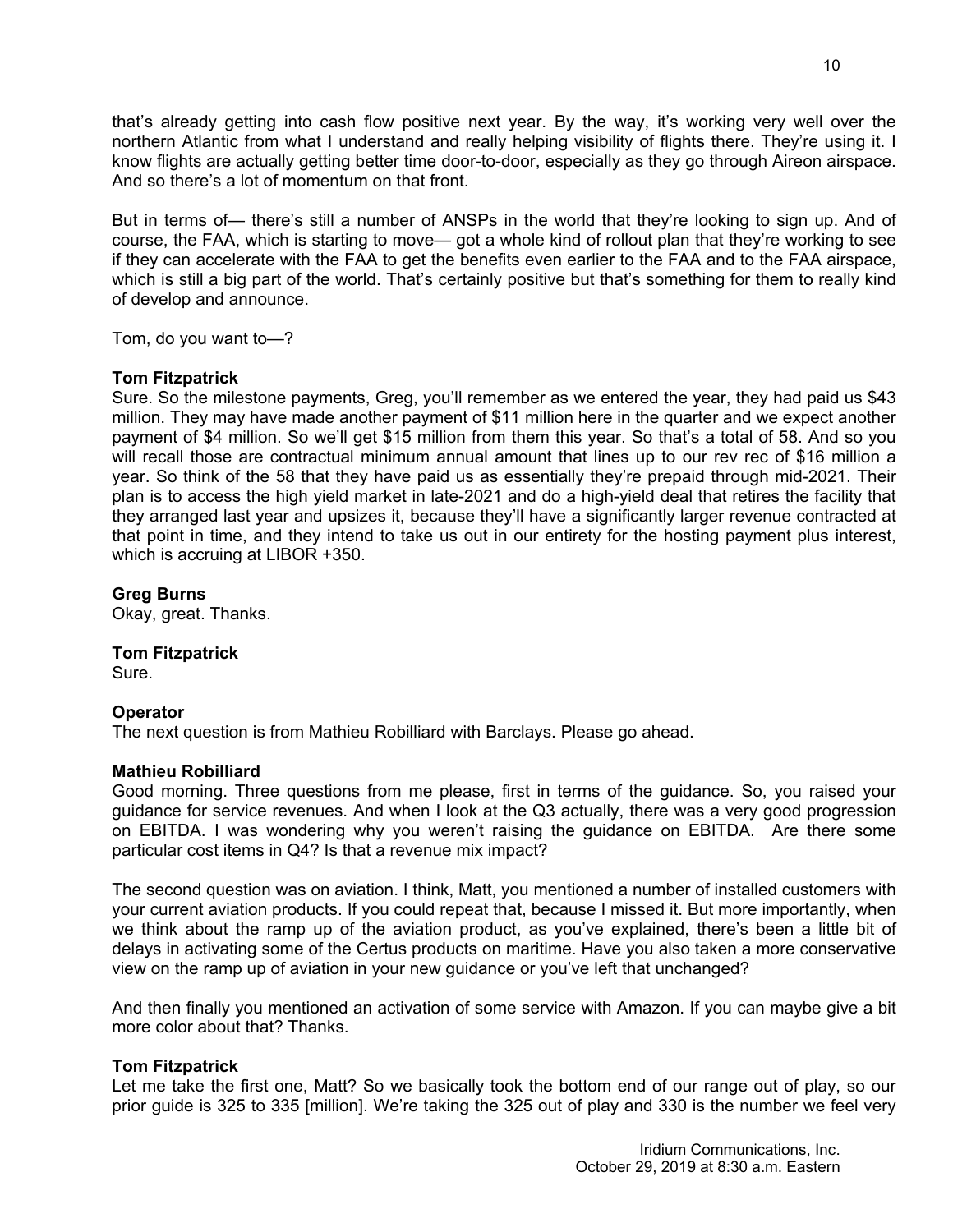good about. To the extent we beat that is going to be dependent on where equipment revenues shake out in the fourth quarter, so we'll wait and see and that's the rationale for the guide as it is.

## **Matt Desch**

Okay. And then on the second question, Mathieu, in aviation, I quoted the number of active devices that we have of our subscribers – it has being around 40,000 or so on aircraft of all types. That's been true over the years. Those are traditionally what we call LBTs – voice and data revenues that are used for voice and transferring of things like basic weather and flight bag updates, or air traffic control and pilot messaging, that sort of thing on commercial aircraft. We've been certified for a number of years as to what's called aviation safety services (it has other acronyms), so we're able to be put on commercial aircraft in the cockpit. So it has been a pretty successful position, because of our global network and because we have very small antennas, we've been very popular in aviation scaling, all the way down to smaller aircraft.

We're not the revenue leader in L-Band aviation, but we definitely are the unit leader in aviation as we've attacked more the lower end of the aviation cycle. Say, in rotorcraft, we have a clear majority of rotorcraft that have satellite connections on them, general aviation aircraft, etc. So as far as that evolving into Certus, that's underway now. Certus antennas are being developed by a number of terminal manufacturers (different from the maritime manufacturers). There's more complexity involved because of the size and scale and because of the certification requirements that are necessary to put something on an aircraft.

We always expected that would be around mid-2020 to have those really starting to ramp into the market and that seems to be what they are. So we really haven't changed our forecast much due to aviation because it really wasn't hitting in a big way until 2021 and it was not nearly as large as the maritime opportunity, at least in the near term. So that hasn't really changed much. So I wouldn't say we're taking a more conservative view. We still feel very, very good— in fact aviation has always been one of the most, I don't know, pure advantages where Iridium has over almost any other network because of our ability to cover the poles and because of the size of our antennas and because the cost of them, etc.

Now the last one you mentioned was Amazon Web Services. We did announce last year a kind of a groundbreaking relationship with Amazon Web Services to develop a product, which we call Iridium CloudConnect. That's been— development, underway for the last year by AWS. What that does is sort of incorporate Iridium into the AWS cloud suite that their many developers—you know they have the largest market share of cloud services. So it's a particularly great advantage for those who deploy terrestrial solutions using AWS as their backbone, that they can now add Iridium much more easily into sort of their solution, because all those commands are in the development suite. And that's been under development now for the last year and is going live this quarter, so expect this—it doesn't drive revenue directly to Iridium. That's really more for them, but what it does is it simplifies our partners' ability to put solutions on the network and, hopefully, speeds time-to-revenue and time for devices to get out there, which we think is a really good thing for our continued IoT growth.

# **Mathieu Robilliard**

Great. Thank you very much.

# **Matt Desch**

Thanks, Mathieu.

# **Operator**

The next question is from Chris Quilty with Quilty Analytics. Please go ahead.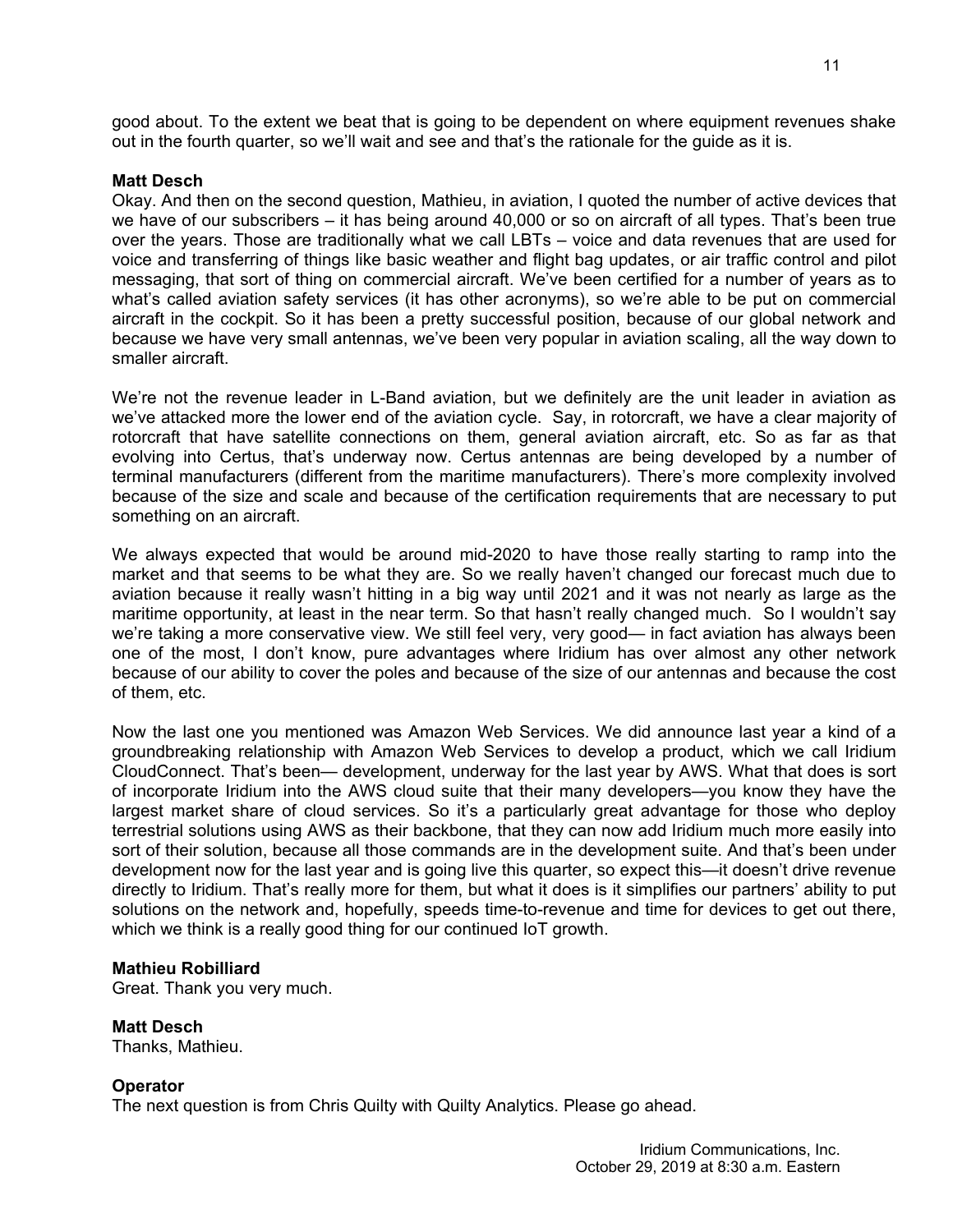# **Chris Quilty**

Matt, I just wanted to follow up on the aviation safety services. I know Inmarsat with their Swiftbroadband safety, it took quite a long time to get certified. What gives you the confidence that you can get that certified by the end of next year?

## **Matt Desch**

Yes, we've been working on it for quite a while. It's in the committees right now. The language is being reviewed in all the different various committees. It does require antennas to be validated and those are nearly ready. Some of them are actually starting to have initial tests and that sort of thing. Given it's a fairly straightforward upgrade to our network, it's not new satellites— our current satellites are really, if you will, certified for it. It's really just more of a new service class. It's relatively straightforward. We just have had to get the antennas ready. So everything we see right now is that it's on track to be certified and able to be in the market and be selling later in 2020, so that's still looking good for us.

# **Chris Quilty**

And speaking to certification, GMDSS still on track?

## **Matt Desch**

Yes. GMDSS— in fact, just after this call, I'm going to another project management review of that. That's a development that's underway to get deployed in the first quarter of next year. A lot of testing underway right now and connections to the various rescue services and that sort of thing. You've seen that we have an exciting new terminal in the market that Lars Thrane has created. There's a number of others in the works. So a lot of enthusiasm about that. So, everything is on track for GMDSS as well.

#### **Chris Quilty**

And so the follow up, I think in your script, you mentioned you expect to add about 100,000 personal communication devices this year. Can you give us a sense of how many were added last year and is that Garmin only or did that include new partners?

#### **Matt Desch**

Remember how many it was? It was less than that last year. So that's an accelerating number—

#### **Tom Fitzpatrick**

I think it was in the area of 75.

#### **Matt Desch**

Yes, so it's probably 25% or more actually higher than last year in terms of the overall numbers. There is probably about almost 10 different personal communication devices, ranging from commercial applications to government applications. There are some exciting new ones that are quite small and easy. They're coming out of sort of some startups and some other interesting companies that are focused at the enterprise, as well as sort of outside the traditional consumer spaces. Garmin is certainly the majority of the devices and they're expanding their line and SKUs that are integrating Iridium. So they're the majority, but there's a lot of other consumer devices in the market as well.

## **Chris Quilty**

Got you. And, Tom, can you give us a breakdown of the hosting and other fees for this quarter?

I know in past quarters we had a number of true-ups. I'm just wondering how clean that \$12 million was? I think that Aireon hosting is pretty set at \$4 million a quarter, the data fee like \$3.2 million and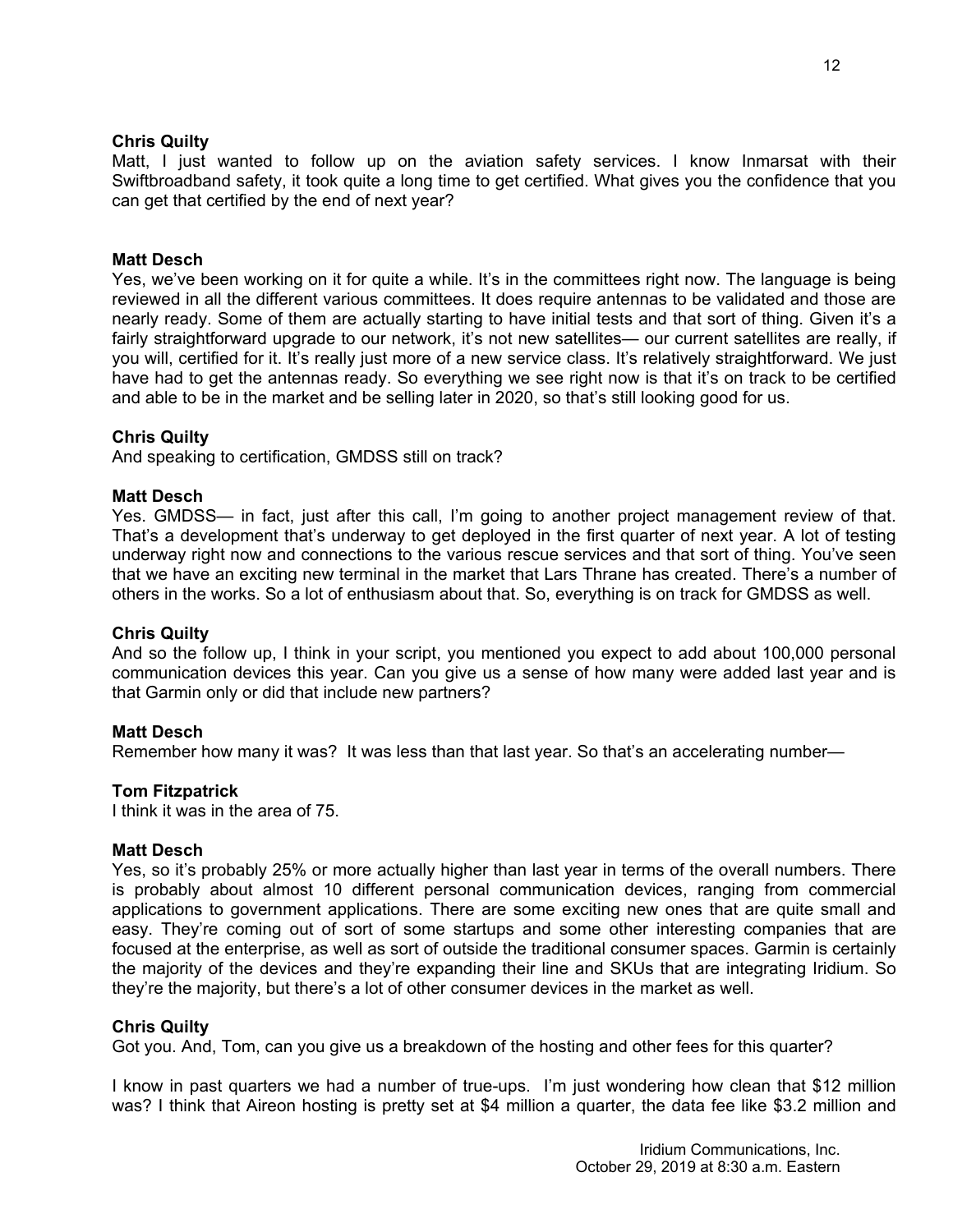then—

# **Tom Fitzpatrick**

I think 12 [million] is clean, Chris.

# **Chris Quilty**

Okay. And so have we hit all of the step ups that we're going to see for the balance of the year?

# **Tom Fitzpatrick**

No, as I said, there's an Aireon customer milestone that we haven't hit through the third quarter. We expect to hit it in the fourth quarter, at which time revenues go up by \$800,000 per month.

# **Chris Quilty**

Then how about on Satelles?

# **Tom Fitzpatrick**

No. That's the run rate until they hit another volume clip. So in the quarter for Satelles, we're at \$1.275 million. That's the current rate. They need to clear a volume clip for that to increase.

# **Chris Quilty**

Got you. All right, very good. Thank you.

**Tom Fitzpatrick**

Thank you.

**Matt Desch** Thanks, Chris.

# **Operator**

The next question is from Hamed Khorstan with BWS Financial. Please go ahead.

# **Hamed Khorstan**

Hi. Good morning. The first question I had, what kind of impact, if anything, is there on the FAA delay going into 2020 for Jamaica with your Aireon revenue?

# **Matt Desch**

I'm not sure I'm following what you're talking about, Hamed. What FAA delay are you referring to?

#### **Hamed Khorstan**

Last quarter and previous quarters, you have been talking about FAA doing this testing in late 2019. In your pre-made remarks today, you're talking about early 2020.

# **Matt Desch**

I wasn't referring to a delay. They're actually still testing. I was just more talking about the actual use of the service and active air traffic control and stuff, and probably the use of it to manage. I wasn't trying to make a distinguish of any sort of delay there. That seems to be on track and going well.

#### **Hamed Khorstan**

Okay. And then my other question was, what kind of ramp could you see in the Certus user base now that you're entering the winter months where there's more ship support?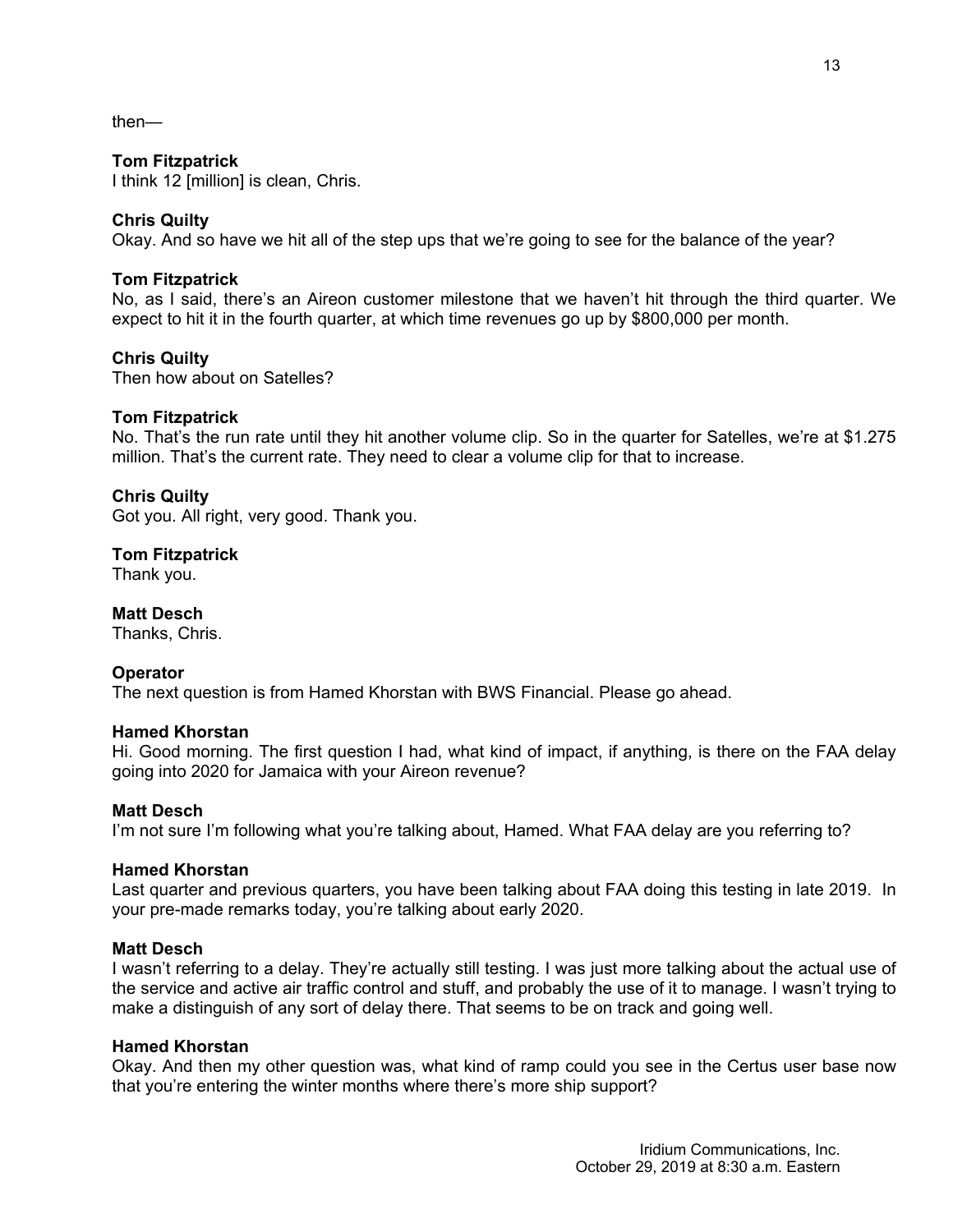# **Matt Desch**

We're continuing to see activations on new ships. We're seeing fleets that are working to convert. While some ships go into port, there's still the digitalization of them continues and the ones out in the field really, they're still out in the field need to upgrade over time. So, we've always had— it's always been a little slower in terms of activation rates across all of our products in the fourth quarter and first quarter, but it doesn't look like anything unusual to us. It looks like it's sort of continued growth rates that we experienced in the past in other maritime areas.

# **Hamed Khorstan**

And then finally on your commercial IoT, is that an area where you could see ASPs increase or is this pretty much more of a declining business but just more volume driven for the commercial side?

# **Tom Fitzpatrick**

There's no element of that business being declining. So subscribers that we're gaining are more heavily weighted to personal communication, which is lower ARPU. We'll take all of the subscribers we can get. They're highly efficient. They have a lower ARPU, but that's not something that's kind of declining, certainly not. ARPUs are being influenced by it and they're going to lower, but that's great business.

# **Matt Desch**

Yes, that's just an average ARPU. Prices haven't declined, nor has usage declined. In fact, if anything, it's going up. There are some potential counteractions as we start to develop Certus IoT products. As I said, when we start transferring rich messages and pictures and things like that, there's a chance that we'll see some very interesting applications that will take advantage of that, which would be higher ARPU customers. Aviation, when it comes onboard is often a little higher ARPU customer. So there are counteracting effects, but as Tom said, if consumer IoT and all these personal communication devices keep exploding, I'd take those all day. They don't use much resources. And while they don't drive a lot of incremental revenue in each one, there's just a lot of volume of them.

# **Hamed Khorstan**

And last question, is there any difference if the IoT product is on Certus or your legacy and how much percentage of the IoT is on Certus?

# **Matt Desch**

So what we are describing as Certus today, when we talked about a guidance for how much Certus would be in 2021, we were really only talking about a broadband product, not IoT. In the future, say in a year from now, there will be Certus IoT products. We would expect those revenues would go probably into the IoT category. Those would go into the IoT category at that time. They wouldn't be going into that Certus broadband and the Certus revenues that go into these midband products, a lot of those will go into the voice and data line. So you'll see a breakout of the voice and data line here in the coming months for Certus broadband services, which would include OpenPort and Certus broadband, anything 128 kilobits per second and up primarily. And then you'll see these midband products going primarily into the voice and data line and some Certus IoT going into the IoT line.

# **Hamed Khorstan**

Okay. Thank you.

**Matt Desch**

Thanks, Hamed

# **Operator**

The next question is from Louie DiPalma with William Blair. Please go ahead.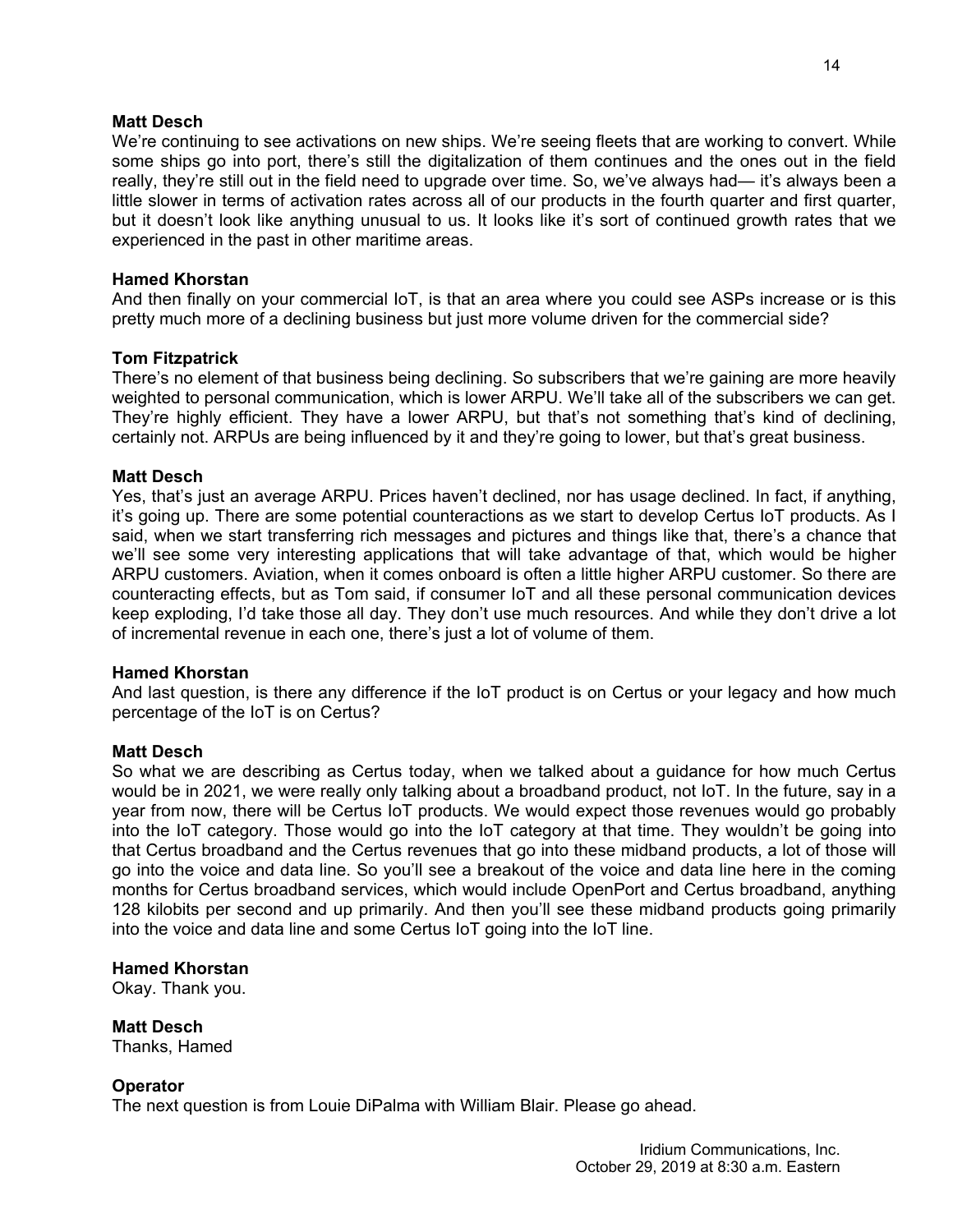## **Louie DiPalma**

Good morning, Matt, Tom and Ken.

#### **Matt Desch**

Hi, Louie.

# **Tom Fitzpatrick**

Morning, Louie.

## **Louie DiPalma**

You guys knocked off your checklist this year with the completion of the new \$3 billion Iridium NEXT constellation in January; then the Certus launch in late January; the EMSS contract in September; and now the new term loan in October. So I just wanted to say, nice execution on all four.

## **Matt Desch**

I thought you were going to say, what are we going to do next? I usually get what's next, but anyway yes, thank you very much.

## **Tom Fitzpatrick**

Thank you.

# **Louie DiPalma**

But moving forward, the Certus guidance was reduced from \$75 million to \$50 million for the year, exiting 2021. I was wondering, do you have a new target year on when you think you will reach that \$75 million Certus/\$100 million total broadband milestone? Is 2023 reasonable or do you not want to give out that?

## **Matt Desch**

A couple misconceptions there. Just because we had 25 in open port didn't— that isn't necessarily a Certus number. We're talking about \$75 million of broadband revenues, which could be frankly probably won't be, but it could be, all Certus by that time, but probably won't be and there will be still be OpenPort revenues because that product continues to be on ships and won't be converted over. So I wouldn't just do the math and do the comparables.

And we're going to be ramping up we believe pretty significantly in 2021, as we exit 2021, to that 75 number. So I don't think you would see that as linear or anything. Our expectations would be we'll cross the \$100 million line pretty shortly thereafter. I just don't know exactly when it is. We're not going to start making new guidance on when we cross the \$100 million right now, but I would be disappointed if it was out in 2023.

## **Louie DiPalma**

Okay. And just one more point of clarification. The EMSS contract contains IoT services and I believe they are narrowband IoT services. So are the new Certus midband IoT services incremental to the fixed price DoD EMSS contract?

## **Matt Desch**

Yes, they are. So we only included, if you will, legacy services in that DoD contract. New Certus technology that's anything faster, they will be buying separately and will be paying for the airtime as they go. So, yes, both Certus broadband and Certus midband and to the extent these midband applications are IoT applications, those are all incremental.